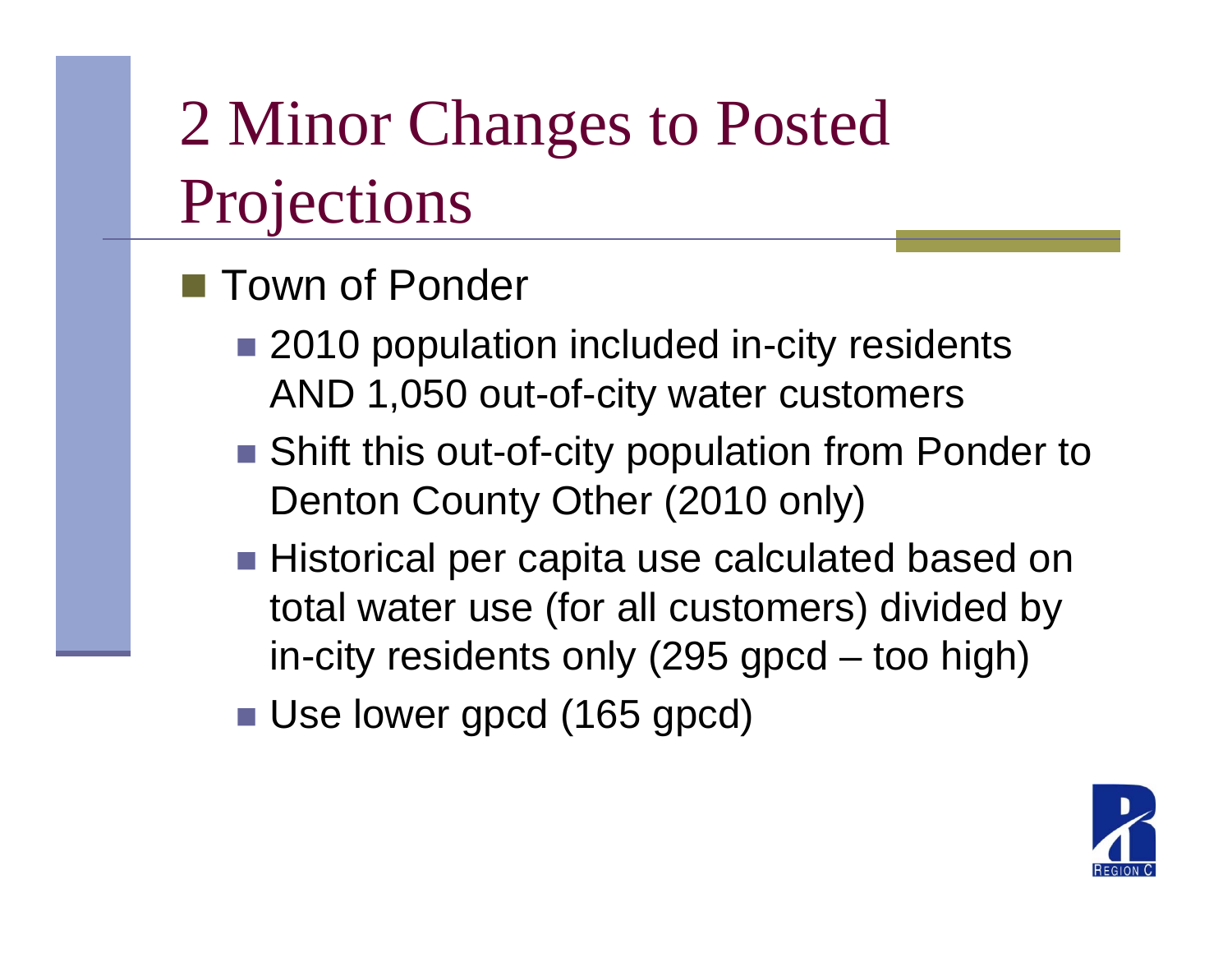#### Changes for Ponder and Denton Count y Othe  $\mathbf{r}% _{0}$

| <b>Ponder</b>             | 2010  | 2020  | 2030   | 2040   | 2050   | 2060   |
|---------------------------|-------|-------|--------|--------|--------|--------|
| <b>Posted Population</b>  | 2,400 | 5,000 | 10,000 | 16,000 | 18,500 | 19,000 |
| <b>Revised Population</b> | 1,350 | 5,000 | 10,000 | 16,000 | 18,500 | 19,000 |
| Posted Demand (af/y)      | 828   | 1,714 | 3,416  | 5,466  | 6,320  | 6,491  |
| Revised Demand (af/y)     | 250   | 913   | 1,815  | 2,903  | 3,557  | 3,448  |

| <b>Denton Co Other</b>    | 2010   | 2020   | 2030   | 2040   | 2050   | 2060   |
|---------------------------|--------|--------|--------|--------|--------|--------|
| <b>Posted Population</b>  | 41,692 | 56,446 | 65,410 | 73,718 | 81,794 | 90,112 |
| <b>Revised Population</b> | 42,742 | 56,446 | 65,410 | 73,718 | 81,794 | 90,112 |
| Posted Demand (af/y)      | 8,686  | 11,571 | 13,262 | 14,863 | 16,492 | 18,169 |
| Revised Demand (af/y)     | 8,905  | 11,571 | 13,262 | 14,863 | 16,492 | 18,169 |

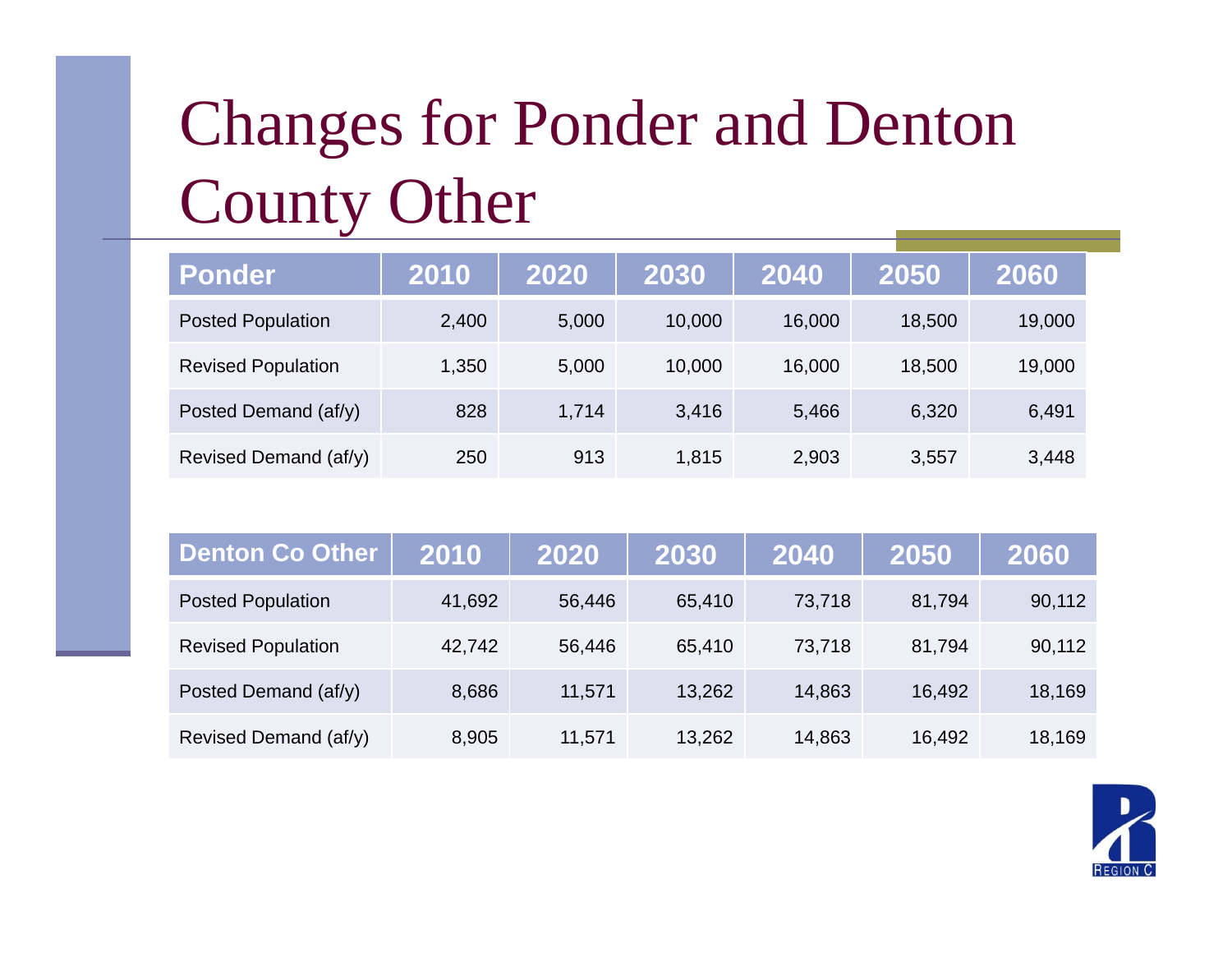# 2 Minor Changes to Posted Projections

- City of Grand Prairie
	- Same overall population in all years
	- Grand Prairie is located in 3 counties (Dallas, Tarrant, & Ellis)
	- Changed the distribution of population between counties in 2050 and 2060.
	- Resulted in same overall demand in all years

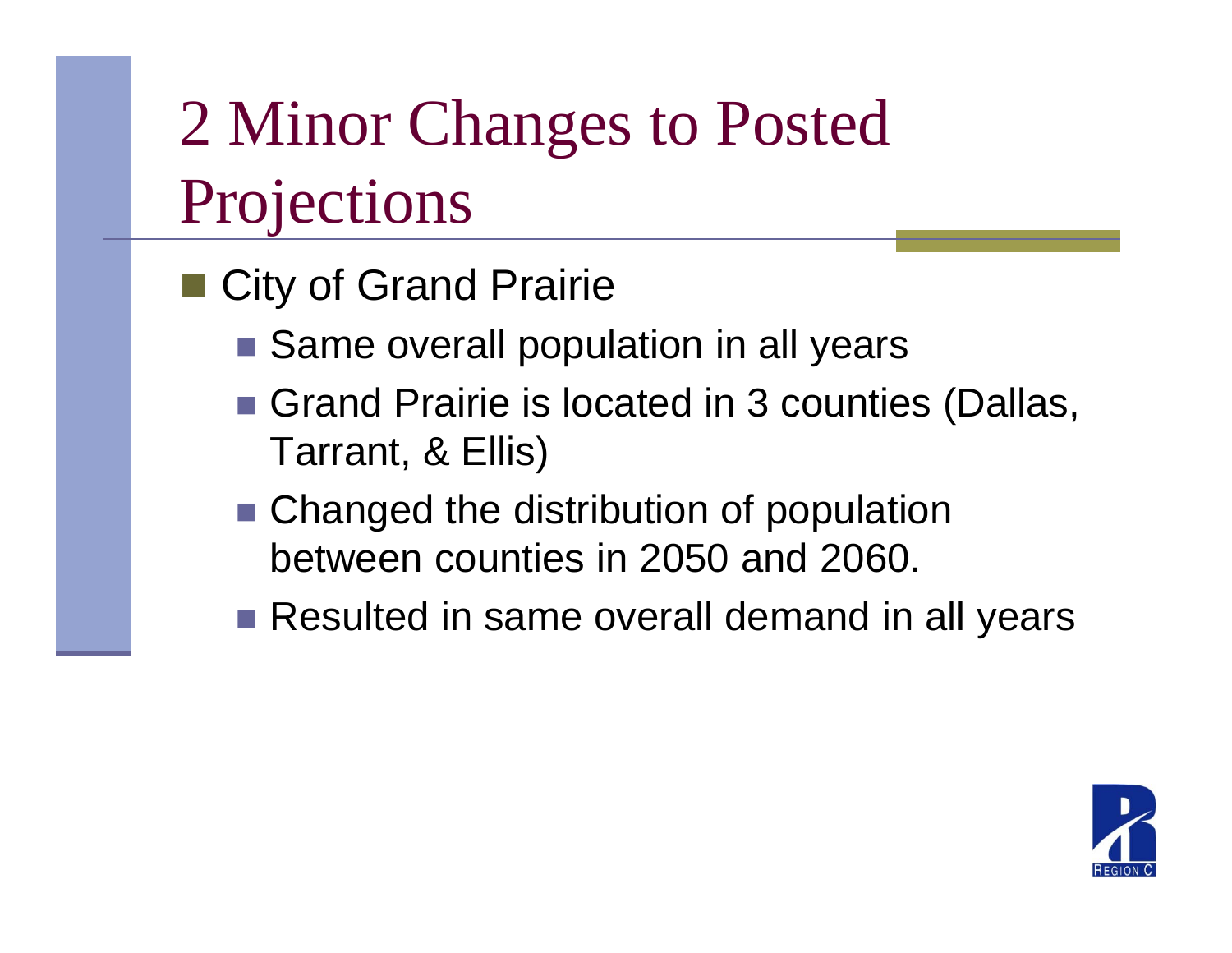#### Changes for Grand Prairie

|                           | <b>County</b>  | 2050    | 2060    |  |
|---------------------------|----------------|---------|---------|--|
|                           |                |         |         |  |
|                           | <b>Dallas</b>  | 231,594 | 234,081 |  |
| <b>Posted Population</b>  | <b>Ellis</b>   | 11,076  | 13,621  |  |
|                           | <b>Tarrant</b> | 47,851  | 42,818  |  |
| <b>Revised Population</b> | <b>Dallas</b>  | 231,537 | 231,537 |  |
|                           | <b>Ellis</b>   | 11,076  | 11,076  |  |
|                           | <b>Tarrant</b> | 47,907  | 47,907  |  |
|                           | <b>Dallas</b>  | 38,524  | 38,937  |  |
| Posted Demand (af/y)      | <b>Ellis</b>   | 1,842   | 2,266   |  |
|                           | <b>Tarrant</b> | 7,960   | 7,122   |  |
|                           | <b>Dallas</b>  | 38,514  | 38,514  |  |
| Revised Demand (af/y)     | <b>Ellis</b>   | 1,842   | 1,842   |  |
|                           | <b>Tarrant</b> | 7,969   | 7,969   |  |